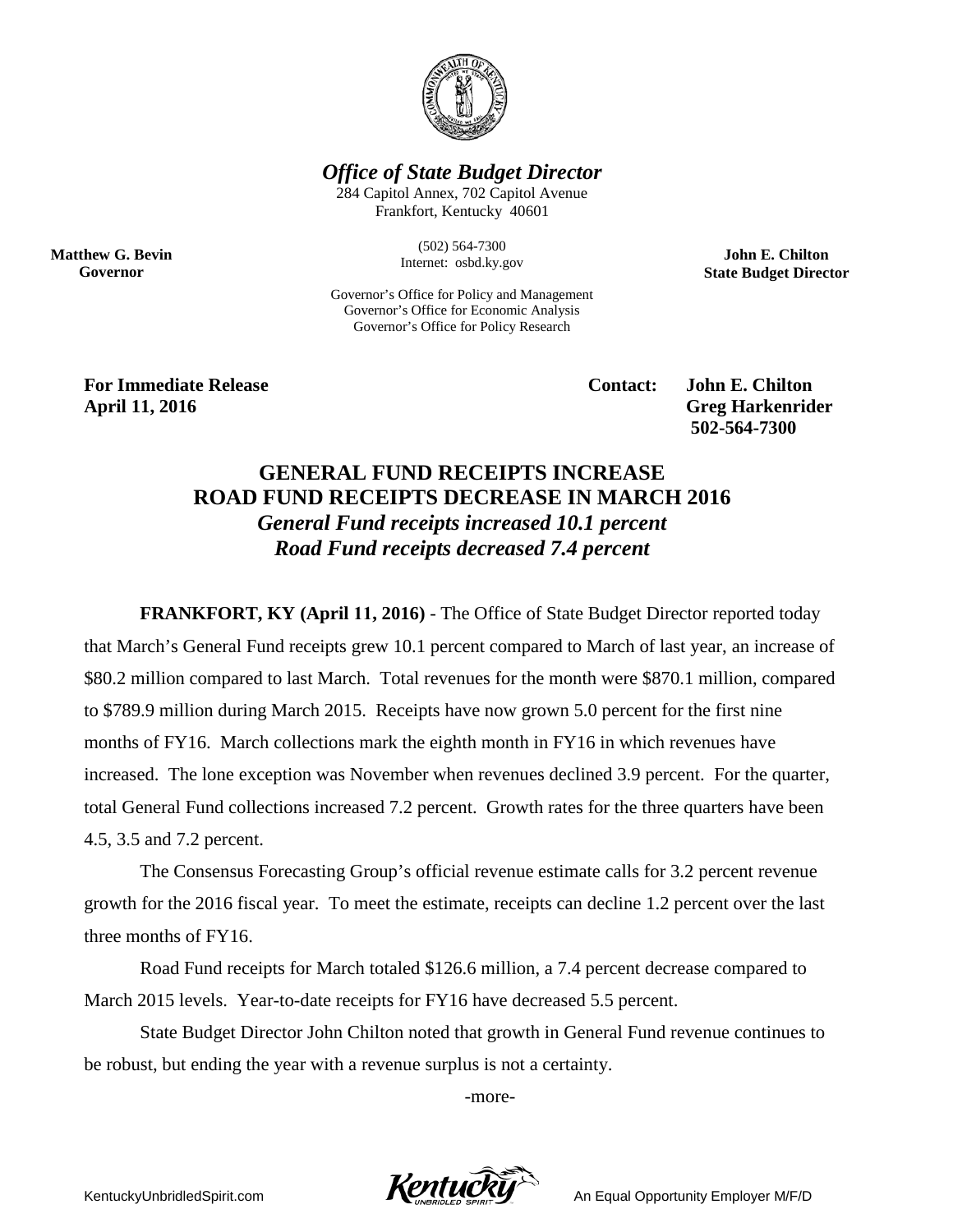"Growth in General Fund revenue collections was broadly-based across the major taxes and that is a sign of a strong, healthy economy. However, the fourth quarter last year had exceptional growth of 8.6 percent, including the two largest monthly collection totals on record, which will create a formidable headwind for growth in receipts during the April through June period of 2016. As always, we will continue to monitor the situation and give an updated outlook as of the end of April."

Among the major accounts:

- Sales and use tax receipts increased 8.7 percent for the month and have grown 6.3 percent year-to-date.
- Corporation income tax receipts grew 41.0 percent as a positive balance on declarations offset a decline in net returns. For the year, collections have increased 8.1 percent.
- Individual income tax collections grew 12.9 percent in March as all three of the primary components of the tax increased compared to last year. Additionally, refund payments have been slower this year as the Department of Revenue implements additional security and fraud analysis tools to protect taxpayers. Collections have grown 7.6 percent through the first nine months of FY16.
- Property tax collections grew 0.9 percent and have grown 2.6 percent year-to-date.
- Cigarette tax receipts increased 10.2 percent and have grown 3.1 percent year-to-date.
- Coal severance tax receipts reached a record low for the third consecutive month, declining 21.7 in March. Collections have decreased 29.4 percent through the first nine months of the fiscal year.

Road Fund receipts fell 7.4 percent in March 2016 with collections of \$126.6 million, \$10.2 million less than last March. Through the first nine months of FY16, receipts have decreased 5.5 percent. For the third quarter, total Road Fund collections fell 5.6 percent as revenue growth has declined for five consecutive quarters. Growth rates for the three quarters this year are -8.3, -2.3 and -5.6 percent. The official Road Fund revenue estimate calls for revenues to decline 5.3 percent for the fiscal year. Based on year-to-date tax collections, revenues can fall 4.7 percent for the remainder of FY16 and still meet the estimate. Among the accounts, motor fuels fell 3.2 percent due to a decline in the tax rate, motor vehicle usage revenue decreased 4.0 percent, and license and privilege receipts fell 20.1 percent.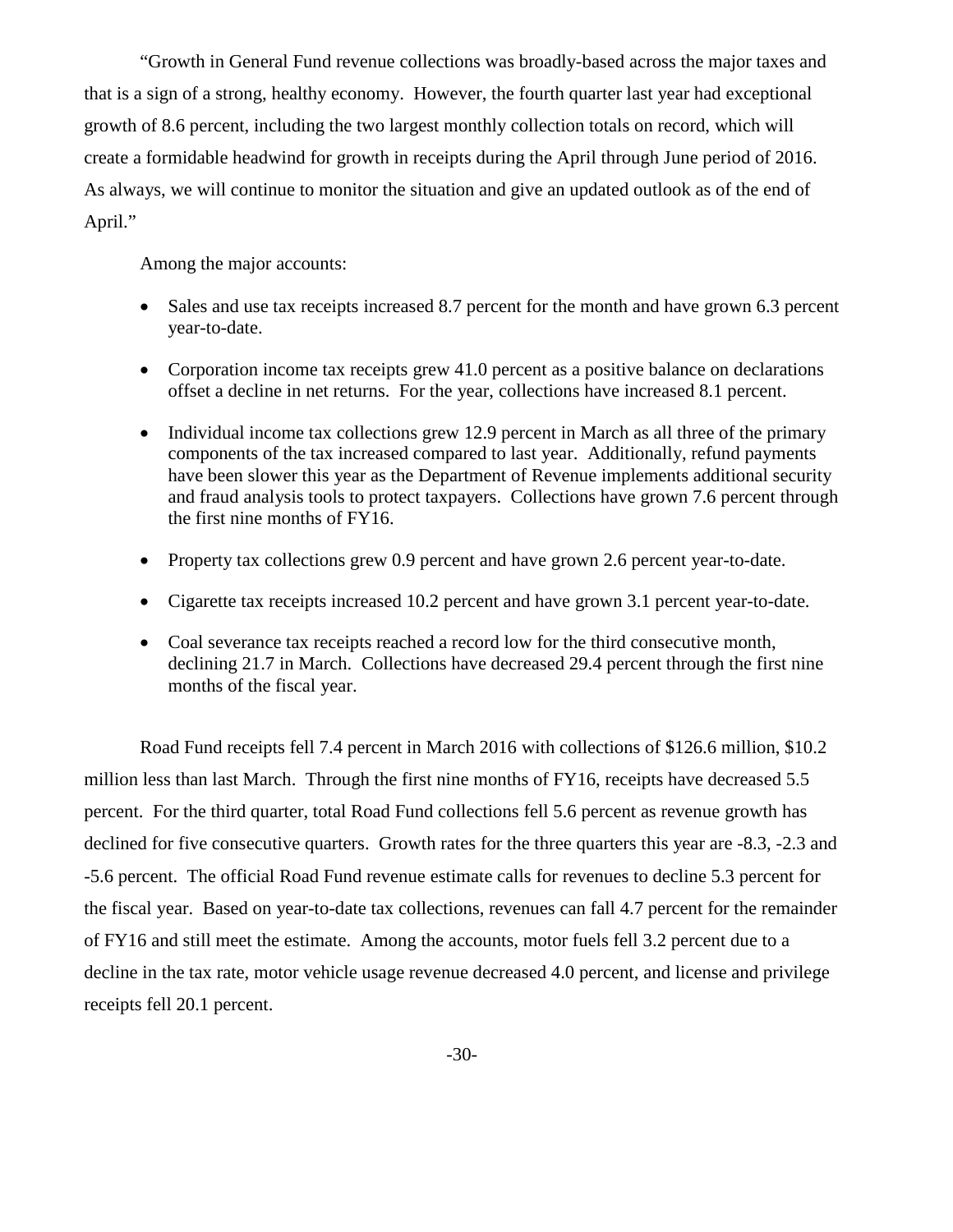## KENTUCKY STATE GOVERNMENT REVENUE 1. GENERAL FUND REVENUE

|                                                       |               | <b>MARCH</b>  |               | <b>JULY THROUGH MARCH</b> |                    |               |  |
|-------------------------------------------------------|---------------|---------------|---------------|---------------------------|--------------------|---------------|--|
|                                                       | 2016          | 2015          | % Change      | FY 2016                   | FY 2015            | % Change      |  |
|                                                       |               |               |               |                           |                    |               |  |
| <b>TOTAL GENERAL FUND</b>                             | \$870,117,908 | \$789,949,466 | 10.1%         | \$7,513,983,645           | \$7,157,257,369    | 5.0%          |  |
| <b>Tax Receipts</b>                                   | \$846,117,588 | \$766,596,913 | 10.4%         | \$7,267,636,303           | \$6,904,267,855    | 5.3%          |  |
| Sales and Gross Receipts                              | \$311,099,015 | \$289,215,038 | 7.6%          | \$2,999,623,166           | \$2,837,823,344    | 5.7%          |  |
| <b>Beer Consumption</b>                               | 434,153       | 495.068       | $-12.3%$      | 4,759,132                 | 4,525,323          | 5.2%          |  |
| Beer Wholesale                                        | 3.630.399     | 3,997,028     | $-9.2%$       | 45.079.049                | 42,696,675         | 5.6%          |  |
| Cigarette                                             | 18,738,304    | 17,005,189    | 10.2%         | 166,891,077               | 161,885,453        | 3.1%          |  |
| <b>Distilled Spirits Case Sales</b>                   | 9,505         | 9,210         | 3.2%          | 105,358                   | 98,970             | 6.5%          |  |
| <b>Distilled Spirits Consumption</b>                  | 897,611       | 862,049       | 4.1%          | 9,899,406                 | 9,292,295          | 6.5%          |  |
| <b>Distilled Spirits Wholesale</b>                    | 2,637,458     | 2,426,522     | 8.7%          | 29,673,669                | 26,924,594         | 10.2%         |  |
| Insurance Premium                                     | 21,640,680    | 21,806,306    | $-0.8%$       | 97,355,660                | 99,708,687         | $-2.4%$       |  |
| Pari-Mutuel                                           | 537,132       | 256,365       | 109.5%        | 2,771,728                 | 2,042,093          | 35.7%         |  |
| Race Track Admission                                  | 0             | 0             | $---$         | 190,880                   | 148,898            | 28.2%         |  |
| Sales and Use                                         | 254, 175, 132 | 233,730,714   | 8.7%          | 2,563,654,091             | 2,412,841,105      | 6.3%          |  |
| <b>Wine Consumption</b>                               | 219,114       | 227,781       | $-3.8%$       | 2,428,321                 | 2,211,205          | 9.8%          |  |
| Wine Wholesale                                        | 1,231,723     | 1,240,053     | $-0.7%$       | 12,752,229                | 12,274,284         | 3.9%          |  |
| <b>Telecommunications Tax</b>                         | 5,295,321     | 5,286,019     | 0.2%          | 48,335,299                | 47,194,517         | 2.4%          |  |
| <b>Other Tobacco Products</b>                         | 1,651,166     | 1,872,410     | $-11.8%$      | 15,719,361                | 15,973,988         | $-1.6%$       |  |
| Floor Stock Tax                                       | 1,316         | 324           | 305.9%        | 7,906                     | 5,255              | 50.4%         |  |
|                                                       |               |               |               |                           |                    |               |  |
| License and Privilege<br>Alc. Bev. License Suspension | \$99,773,830  | \$92,053,133  | 8.4%<br>13.6% | \$108,907,085             | \$99,428,885       | 9.5%<br>37.8% |  |
|                                                       | 36,150        | 31,817        |               | 373,501                   | 270,972<br>378.609 |               |  |
| <b>Corporation License</b>                            | 70,226        | 70,098        | 0.2%          | 143,587                   |                    | $-62.1%$      |  |
| Corporation Organization                              | 0             | 0             | $---$         | 91,685                    | 68,291             | 34.3%         |  |
| Occupational Licenses                                 | 32,256        | 22,101        | 45.9%         | 137,427                   | 108,634            | 26.5%         |  |
| Race Track License                                    | 0             | 0             | $---$         | 276,150                   | 241,291            | 14.4%         |  |
| <b>Bank Franchise Tax</b>                             | 99,579,468    | 91,868,671    | 8.4%          | 107,403,136               | 97,857,891         | 9.8%          |  |
| <b>Driver License Fees</b>                            | 55,730        | 60,446        | $-7.8%$       | 481.599                   | 503,197            | $-4.3%$       |  |
| Natural Resources                                     | \$10,001,285  | \$13,369,633  | $-25.2%$      | \$120,273,486             | \$170,715,890      | $-29.5%$      |  |
| <b>Coal Severance</b>                                 | 8,585,689     | 10,959,759    | $-21.7%$      | 97,573,085                | 138,170,965        | $-29.4%$      |  |
| Oil Production                                        | 246,058       | 365,183       | $-32.6%$      | 3,673,221                 | 8,158,648          | $-55.0%$      |  |
| <b>Minerals Severance</b>                             | 854,250       | 816,426       | 4.6%          | 13,640,809                | 11,374,395         | 19.9%         |  |
| Natural Gas Severance                                 | 315,289       | 1,228,264     | $-74.3%$      | 5,386,371                 | 13,011,882         | $-58.6%$      |  |
|                                                       |               |               |               |                           |                    |               |  |
| Income                                                | \$394,114,940 | \$340,888,966 | 15.6%         | \$3,465,001,249           | \$3,236,815,884    | 7.0%          |  |
| Corporation                                           | 75,399,649    | 53,466,203    | 41.0%         | 319.540.982               | 295,565,549        | 8.1%          |  |
| Individual                                            | 297,732,437   | 263,707,275   | 12.9%         | 3,029,783,196             | 2,816,126,589      | 7.6%          |  |
| <b>Limited Liability Entity</b>                       | 20,982,855    | 23,715,488    | $-11.5%$      | 115,677,071               | 125, 123, 746      | $-7.5%$       |  |
|                                                       |               |               |               |                           |                    |               |  |
| Property                                              | \$25,853,273  | \$25,628,214  | 0.9%          | \$517,784,578             | \$504,720,865      | 2.6%          |  |
| <b>Building &amp; Loan Association</b>                | $\Omega$      | $\Omega$      | $---$         | (11, 881)                 | (498, 150)         | $---$         |  |
| General - Real                                        | 3,571,506     | 3,963,612     | $-9.9%$       | 262,503,007               | 253,560,854        | 3.5%          |  |
| General - Tangible                                    | 18,160,160    | 15,441,755    | 17.6%         | 190,096,125               | 183,824,586        | 3.4%          |  |
| Omitted & Delinquent                                  | 3,481,511     | 4,452,530     | $-21.8%$      | 11,448,999                | 13,212,998         | $-13.4%$      |  |
| <b>Public Service</b>                                 | 343.565       | 1,474,965     | $-76.7%$      | 52,207,623                | 53,133,699         | $-1.7%$       |  |
| Other                                                 | 296,531       | 295,353       | 0.4%          | 1,540,705                 | 1,486,877          | 3.6%          |  |
|                                                       |               |               | $-11.3%$      | \$37,374,919              |                    |               |  |
| Inheritance Tax                                       | \$2,901,040   | \$3,270,013   |               |                           | \$36,152,635       | 3.4%          |  |
| <b>Miscellaneous</b>                                  | \$2,374,204   | \$2,171,916   | 9.3%          | \$18,671,820              | \$18,610,353       | 0.3%          |  |
| <b>Legal Process</b>                                  | 1,515,442     | 1,383,777     | 9.5%          | 11,067,332                | 11,477,737         | $-3.6%$       |  |
| T. V. A. In Lieu Payments                             | 848,556       | 784,225       | 8.2%          | 7,574,143                 | 7,099,757          | 6.7%          |  |
| Other                                                 | 10,207        | 3,915         | 160.7%        | 30,345                    | 32,858             | $-7.6%$       |  |
|                                                       |               |               |               |                           |                    |               |  |
| <b>Nontax Receipts</b>                                | \$23,222,185  | \$23,302,457  | $-0.3%$       | \$241,738,956             | \$251,758,527      | $-4.0%$       |  |
| <b>Departmental Fees</b>                              | 2,222,395     | 2,869,340     | -22.5%        | 14,274,542                | 14,175,624         | $0.7\%$       |  |
| <b>PSC Assessment Fee</b>                             | 415           | (1, 343)      |               | 10,868,823                | 14,696,059         | $-26.0%$      |  |
| <b>Fines &amp; Forfeitures</b>                        | 2,207,772     | 2,223,753     | $-0.7%$       | 15,732,538                | 16,954,458         | $-7.2%$       |  |
| Income on Investments                                 | (58, 861)     | (67,903)      | ---           | (639, 239)                | (583, 814)         | ---           |  |
| Lottery                                               | 19,000,000    | 18,000,000    | 5.6%          | 169,278,429               | 165,000,000        | 2.6%          |  |
| Sale of NO <sub>x</sub> Credits                       | 0             | 0             | ---           | 0                         | 27,594             | $-100.0\%$    |  |
| Miscellaneous                                         | (149, 536)    | 278,610       | ---           | 32,223,864                | 41,488,606         | $-22.3%$      |  |
|                                                       |               |               |               |                           |                    |               |  |
| <b>Redeposit of State Funds</b>                       | \$778,135     | \$50,096      | 1453.3%       | \$4,608,385               | \$1,230,987        | 274.4%        |  |